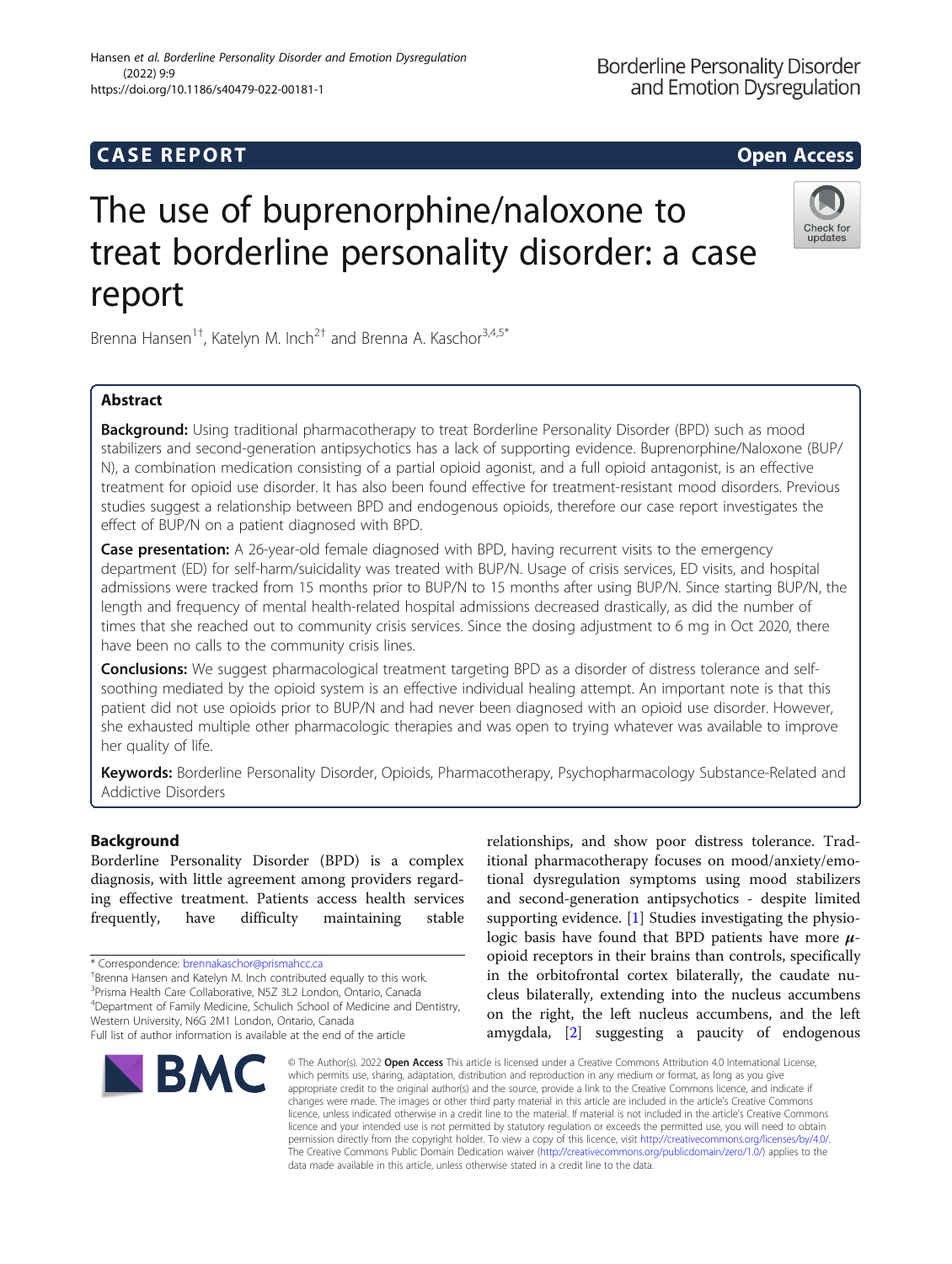opioids, compensated by an increased number of  $\mu$ -opioid receptors. [[2](#page-2-0)] Distress vocalizations have been well studied in various animal models [[3](#page-2-0)] and are either quelled or potentiated by low-dose opioid agonists or antagonists, respectively. The similarities between distress vocalizations and behaviours seen with BPD suggests a common mechanism, both rooted in the body's intrinsic need for attachment. [\[4](#page-2-0)].

Buprenorphine/Naloxone (BUP/N), a partial opioid agonist [[5\]](#page-2-0) combined with a full antagonist with limited oral bioavailability, is well known as an effective treatment for Opioid Use Disorder. This case report investigates  $\mu$ -opioid receptor agonism of the opioid system in BPD patients, and therefore preparations such as naltrexone and nalmefene, which are both opioid receptor antagonists, were not investigated in this context. Given this relationship between BPD and endogenous opioids, we propose BUP/N as a highly effective and neurobiologically rational treatment, demonstrated by the following case:

### Case presentation

A 26-year-old patient with a history of BPD had a 12 year history of emergency department (ED) presentations and admissions for suicidality/self-harm, despite years of psychiatric support and trials of multiple medications from multiple drug classes. She is supported on social assistance, does not work, lives alone in an apartment with her emotional support dog and has no family interactions. Prior to starting BUP/N, she had been on multiple psychiatric medications throughout her long course of treatment. These included antipsychotics, stimulants, SSRIs, SNRIs, NDRIs, and benzodiazepines. At one point in her treatment, she had tried every other class of psychotropic medications. She had no physical illnesses.

From 2017 to March 2020, she had 18 ED visits with 9 admissions. In March 2020 she started on 2 mg of BUP/ N, increased to 4 mg in April, and to 6 mg in October.

Her use of hospital and community-based crisis services was assessed before and after BUP/N. She accessed community crisis services substantially less (41 vs. 12 events) in 15 months prior to BUP/N, compared to the following 15 months with BUP/N. She has not accessed these services at all since her dose was increased to 6 mg in October. Data for 39 months before and 13 months after BUP/N initiation for access to hospital-based crisis services also shows a substantial reduction. Total average time in hospital, including ED and inpatient, decreased from 216.4 h/visit to 13.7 h/visit. Admissions/year decreased from 2.8/year to 1.8/year, and average length of admission decreased from 401.2 h to 63 h. During the process of preparing and submitting the manuscript, the patient did discontinue the medication for a short time.

She ended up in hospital with suicidal thoughts and emotional dysregulation as before, which resolved again when she started back on the medication. The patient had been engaged in various forms of therapy before and during the use of BUP/N including Dialectical Behaviour Therapy (DBT) and Cognitive Behavioural Therapy (CBT). There was no material change in the therapy she received before compared with after starting BUP/N. No scales of function were completed, however the patient continued to engage with her nurse case manager throughout. Reading those clinical notes, the patient is described as going about her day and caring for herself in the usual manners. The study took place during the first part of the COVID-19 pandemic, and as such there were limited activities to do in general outside the house.

Most importantly throughout her journey, she describes a substantial increase in quality of life and sense of wellbeing. The patient objectively felt better taking BUP/N, and therefore did not want to discontinue use.

#### Discussion and Conclusion

We suggest that pharmacological treatment targeting BPD as a disorder of distress tolerance and self-soothing mediated by the opioid system, rather than a mood/anxiety disorder mediated by monoamine neurotransmitters, is an effective individual healing attempt. Although we realize that severe BPD is associated with greater monoamine oxidase-A total distribution volume (MAO-A  $V_T$ ) as well, and therefore could be a target for pharmacotherapy, [[6\]](#page-2-0) MAO inhibitors can lead to lethal consequences due to medication and food contraindications or death due to intentional overdose. [[7\]](#page-2-0) Borderline personality disorder has been described as interpersonal difficulties, a series of behaviours that leads to difficulties with self-regulation and regulation within the context of relationships. [\[8](#page-2-0)] If we look at these behaviours, the description is very similar to the behaviours surrounding attachment cry/separation anxiety in infants and children. There is an inability to self-soothe, resulting in pervasive reaching out and seeking for another to do this. As a secure attachment pattern develops in childhood, there is an increased ability to explore and self-regulate. [[9\]](#page-2-0) The neurobiology of attachment cry is well known and is mediated by the opioid system, specifically the  $\mu$  opioid system. [\[3](#page-2-0)] We hypothesize that this is because traditional opioids will activate both  $\mu$  and **κ**, resulting in the attenuation of the attachment cry, but also in the dysphoria associated with κ activation. Buprenorphine is unique in that it provides agonism at  $\mu$  and antagonism at  $\kappa$ . Therefore, we would expect an attenuation of the attachment cry, the drive for connection, without a concomitant increase in